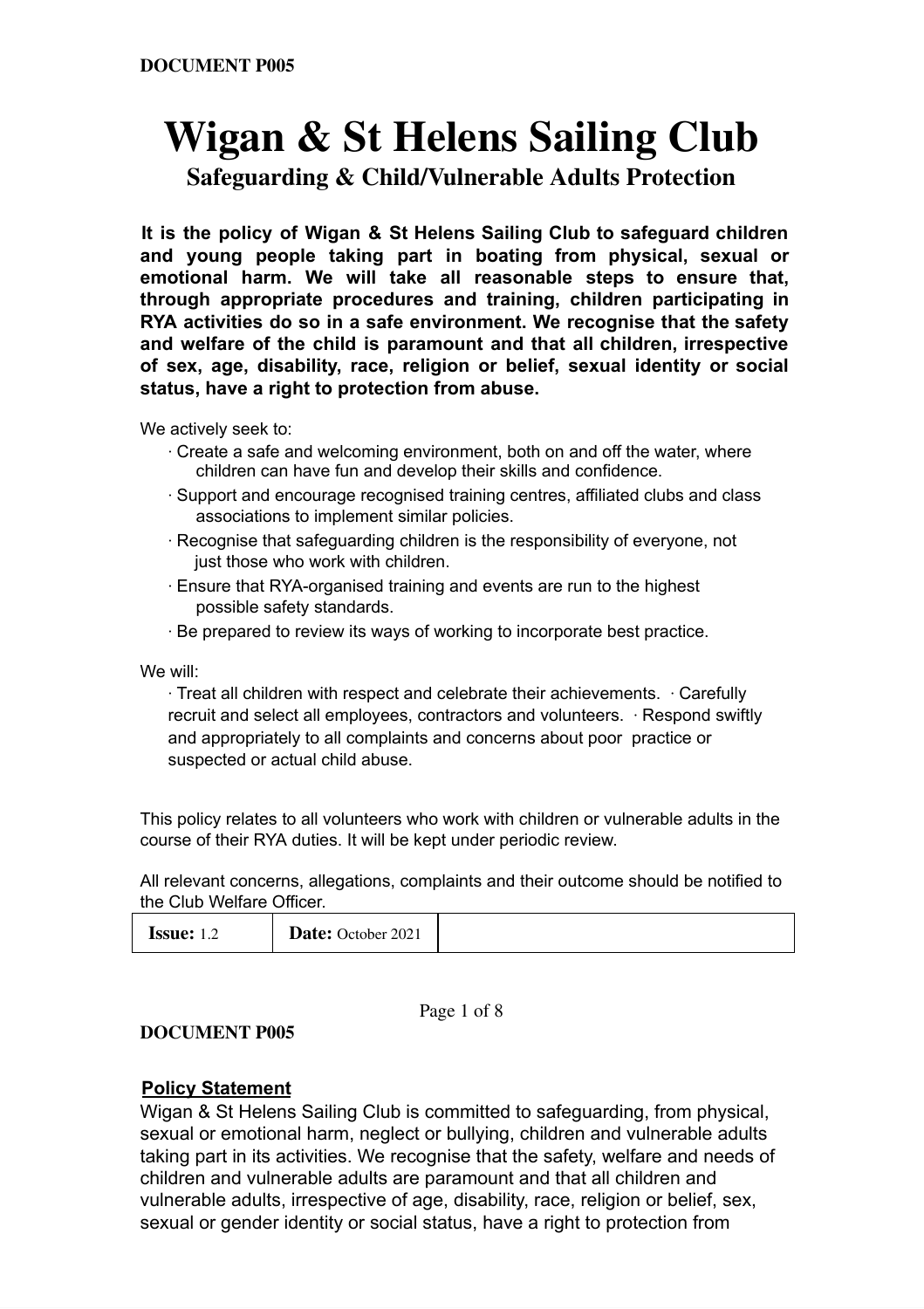discrimination and abuse.

For the purposes of this policy anyone under the age of 18 should be considered as a child. All members of the Club should be aware of the policy.

### **Club Welfare Officer**

**The Club Welfare Officer is:** Brittany Fleming Phone: 07455 022142 Email: brittanyfleming@hotmail.co.uk

### **Staff and Volunteers**

The Club Welfare Officer and those regularly instructing or young people will also be asked to apply for an Enhanced Criminal Records Disclosure, with Barred List check if appropriate.

Those volunteers who could be in contact with children and who are not instructors or coaches will be asked to self-certify that they have no criminal record.

## **Confidentiality and data storage**

All personal information, including Disclosure information, will be treated as confidential, stored securely and only shared with those who need to see it, in the course of their duties or to protect children, in accordance with the DBS/PVG/Access NI Codes of Conduct and our Data Privacy Policy.

#### **Good Practice**

All members of the Club should follow the good practice guidelines (attached) and agree to abide by the RYA Racing Charter contained in the Racing Rules of Sailing.

Those working or volunteering with young people should be aware of the guidance on recognising abuse.

| <b>ISSUE:</b> $1^{\circ}$ | <b>Date:</b> Feb 2021 |  |
|---------------------------|-----------------------|--|
|---------------------------|-----------------------|--|

Page 2 of 8

#### **DOCUMENT P005**

Adults are requested not to enter the showers and changing rooms at times when children are changing before or after junior/youth training or racing. If this is unavoidable it is advised that they are accompanied by another adult.

The Club will seek written consent from parents/carers before taking photos or video of a child at an event or training session or publishing such images. Parents and spectators should be prepared to identify themselves if requested and state their purpose for photography/filming. If the Club publishes images of children, no identifying information other than names will be included. Any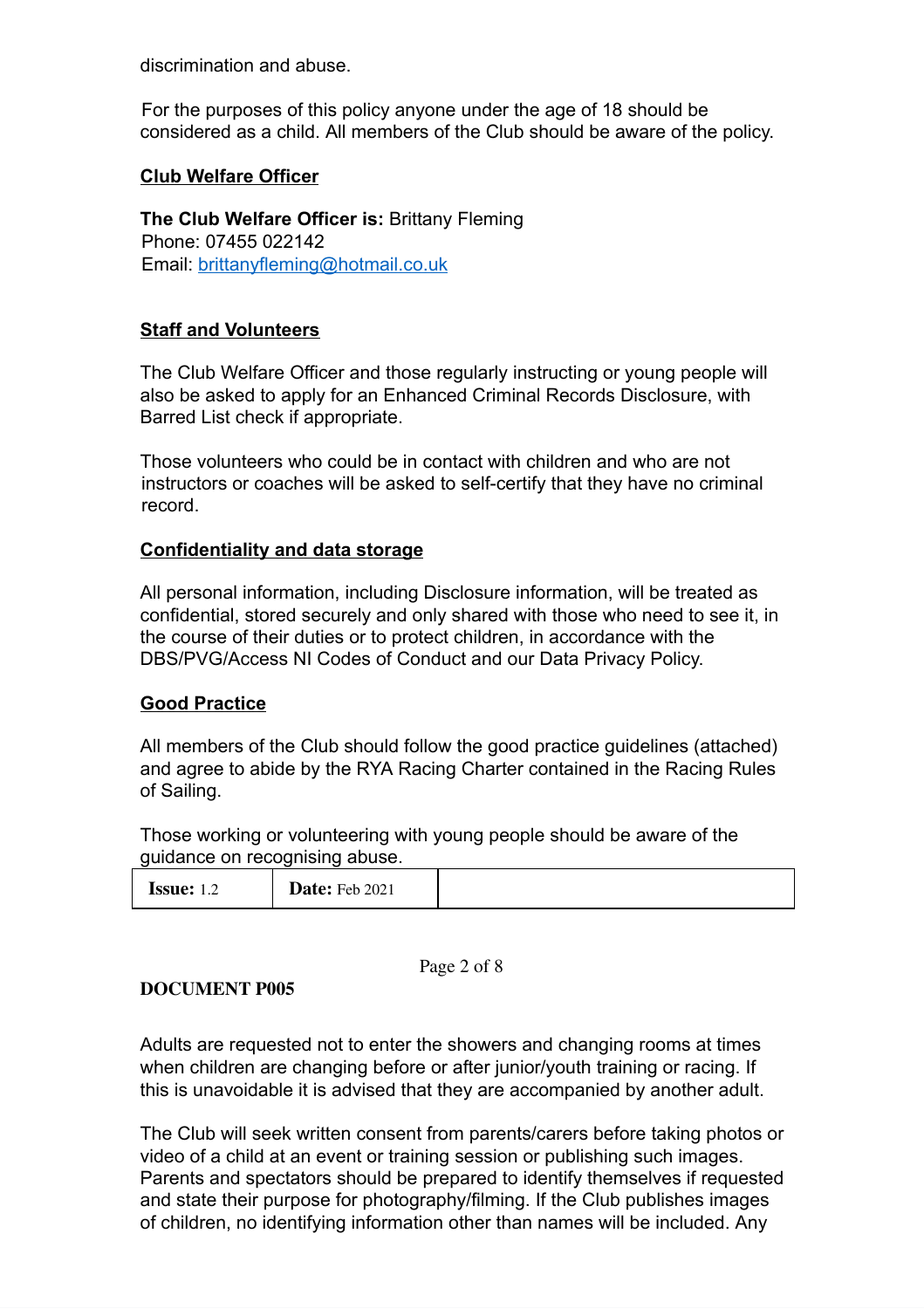concerns about inappropriate or intrusive photography or the inappropriate use of images should be reported to the Club Welfare Officer.

#### **Concerns**

Anyone who is concerned about a young member's or participant's welfare, either outside the sport or within the Club, should inform the Club Welfare Officer immediately, in strict confidence. The Club Welfare Officer will follow the attached processes.

Any member of the Club failing to comply with the Safeguarding policy may be subject to disciplinary action under Club Rule 16 (as per Wigan & St Helens Sailing Club Constitution 1 March 2018).

# **Useful Contacts**

## **NSPCC 24 hour free helpline**

0808 800 5000 E-mail: help@nspcc.org.uk Website: www.nspcc.org.uk

**Childline 24 hour free helpline** 0800 1111 Website: www.childline.org.uk

#### **Social Care Services**

Your local phone book or the website for your County Council or unitary local authority will list numbers for the Children and Families Services, generally with separate numbers for Children's Social Care and for the Emergency Duty Team (out of hours service).

#### **Royal Yachting Association**

Safeguarding and Equality Manager RYA House, Ensign Way **Hamble** Southampton SO31 4YA Tel: 023 8060 4104 E-mail: safeguarding@rya.org.uk

| <b>Issue:</b> $1.2$ | <b>Date:</b> Feb 2021 |  |
|---------------------|-----------------------|--|
|---------------------|-----------------------|--|

Page 3 of 8

**DOCUMENT P005**

# **Handout for all instructors & volunteers**

#### **Good Practice Guide**

∙ Adults are requested not to enter the showers and changing rooms at times when children are changing before or after junior/youth training or racing. If this is unavoidable it is advised that they are accompanied by another adult.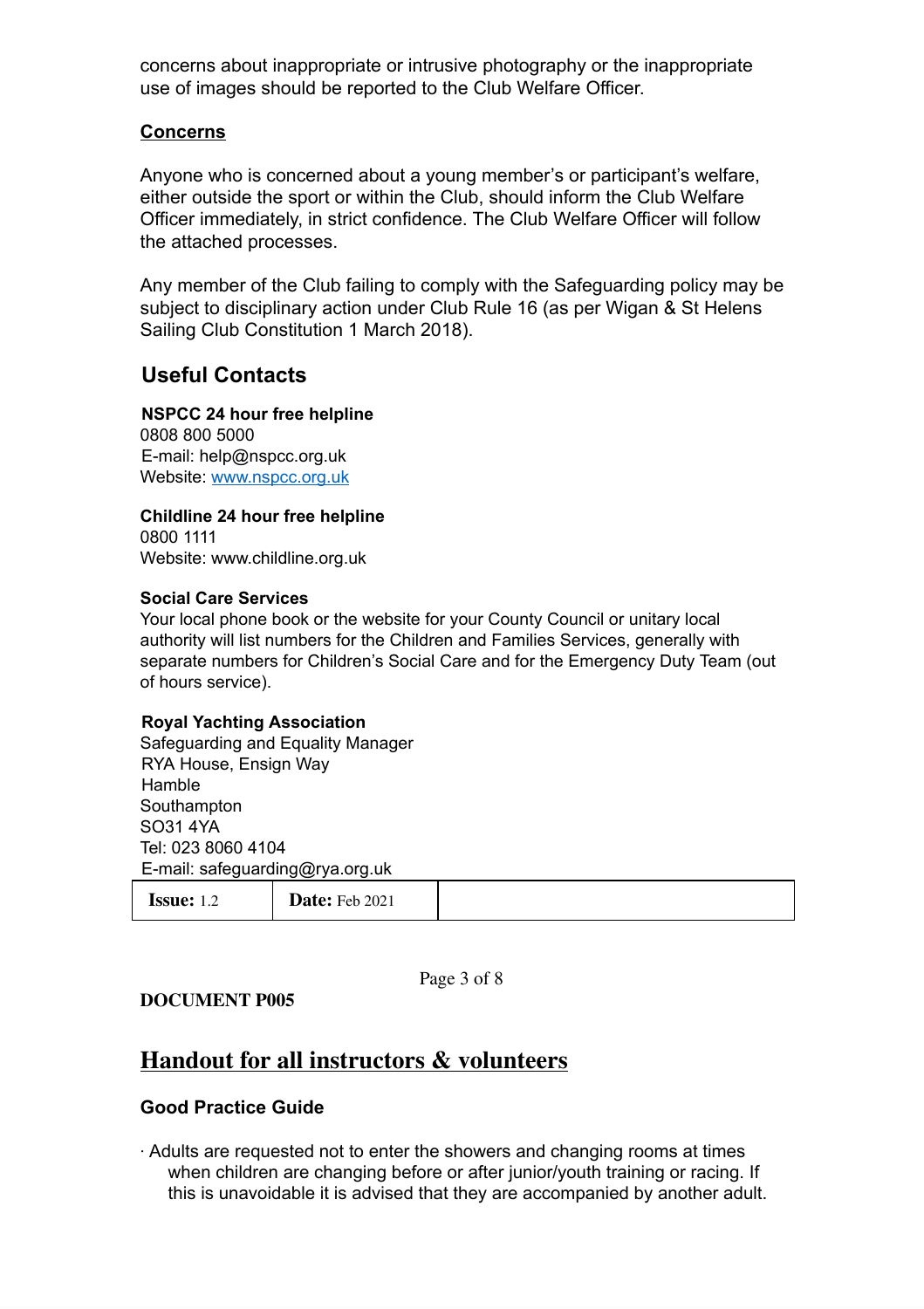∙ Avoid spending any significant time working with children in isolation ∙ Do not take children alone in a car, however short the journey ∙ Do not take children to your home as part of your organisation's activity

Where any of these are unavoidable, ensure that they only occur with the full knowledge and consent of someone in charge of the organisation or the child's parents

- ∙ Design training programmes that are within the ability of the individual child.
- ∙ If a child is having difficulty with a wetsuit or buoyancy aid, ask them to ask a friend to help if at all possible
- ∙ If you do have to help a child, make sure you are in full view of others, preferably another adult
- ∙ Restrict communications with young people via mobile phone, e-mail or social media to group communications about organisational matters. If it's essential to send an individual message, copy it to the child's parent or carer.

#### **You should never:**

- ∙ engage in rough, physical or sexually provocative games
- ∙ allow or engage in inappropriate touching of any form
- ∙ allow children to use inappropriate language unchallenged, or use such language yourself when with children
- ∙ make sexually suggestive comments to a child, even in fun ∙
- fail to respond to an allegation made by a child; always act
- ∙ do things of a personal nature that children can do for themselves.

It may sometimes be necessary to do things of a personal nature for children, particularly if they are very young or disabled. These tasks should only be carried out with the full understanding and consent of both the child (where possible) and their parents/carers. In an emergency situation which requires this type of help, parents/carers should be informed as soon as possible. In such situations it is important to ensure that any adult present is sensitive to the child and undertakes personal care tasks with the utmost discretion.

| <b>Date:</b> Feb 2021<br><b>ISSUE:</b> 1.2 |  |
|--------------------------------------------|--|
|--------------------------------------------|--|

Page 4 of 8

**DOCUMENT P005**

# **Reporting Procedures for instructors, volunteers and club members**

A complaint, concern or allegation may come from a number of sources: the child, their parents, someone else within your organisation. It may involve the behaviour of one of your volunteers or employees, or something that has happened to the child outside the sport, perhaps at home or at school. Children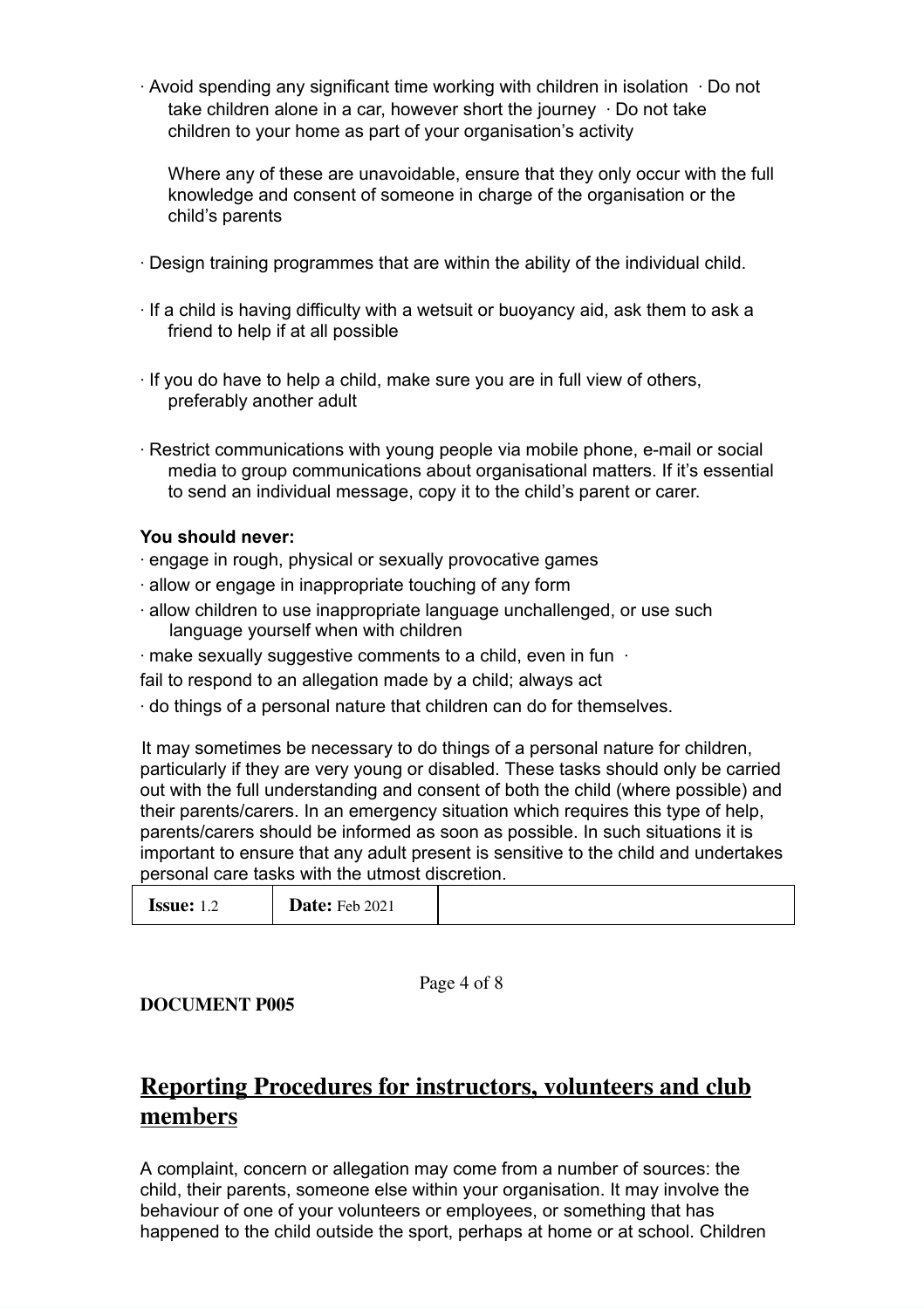may confide in adults they trust, in a place where they feel at ease. An allegation may range from mild verbal bullying to physical or sexual abuse. If you are concerned that a child may be being abused, it is NOT your responsibility to investigate further BUT it is your responsibility to act on your concerns and report them to the appropriate statutory authorities.

### **Handling an allegation from a child**

### **Always:**

∙ stay calm – ensure that the child is safe and feels safe

∙ show and tell the child that you are taking what he/she says seriously ∙

reassure the child and stress that he/she is not to blame

∙ be careful about physical contact, it may not be what the child wants ∙ be honest, explain that you will have to tell someone else to help stop the alleged abuse

- ∙ make a record of what the child has said as soon as possible after the event, using the child's own words
- ∙ follow your organisation's child protection procedures.

## **Never:**

- ∙ rush into actions that may be inappropriate
- ∙ make promises you cannot keep (eg. you won't tell anyone)
- ∙ ask leading questions (see 'Recording and handling information' below) ∙ take sole responsibility – consult someone else (ideally the designated Child

Protection/Welfare Officer or the person in charge or someone you can trust) so that you can begin to protect the child and gain support for yourself.

#### **You may be upset about what the child has said or you may worry about the consequences of your actions. Sometimes people worry about children being removed from their families as a result of abuse, but in reality, this rarely happens. However, one thing is certain – you cannot ignore it.**

| <b>Date:</b> Feb 2021<br><b>Issue:</b> $1.2$ |  |
|----------------------------------------------|--|
|----------------------------------------------|--|

Page 5 of 8

**DOCUMENT P005**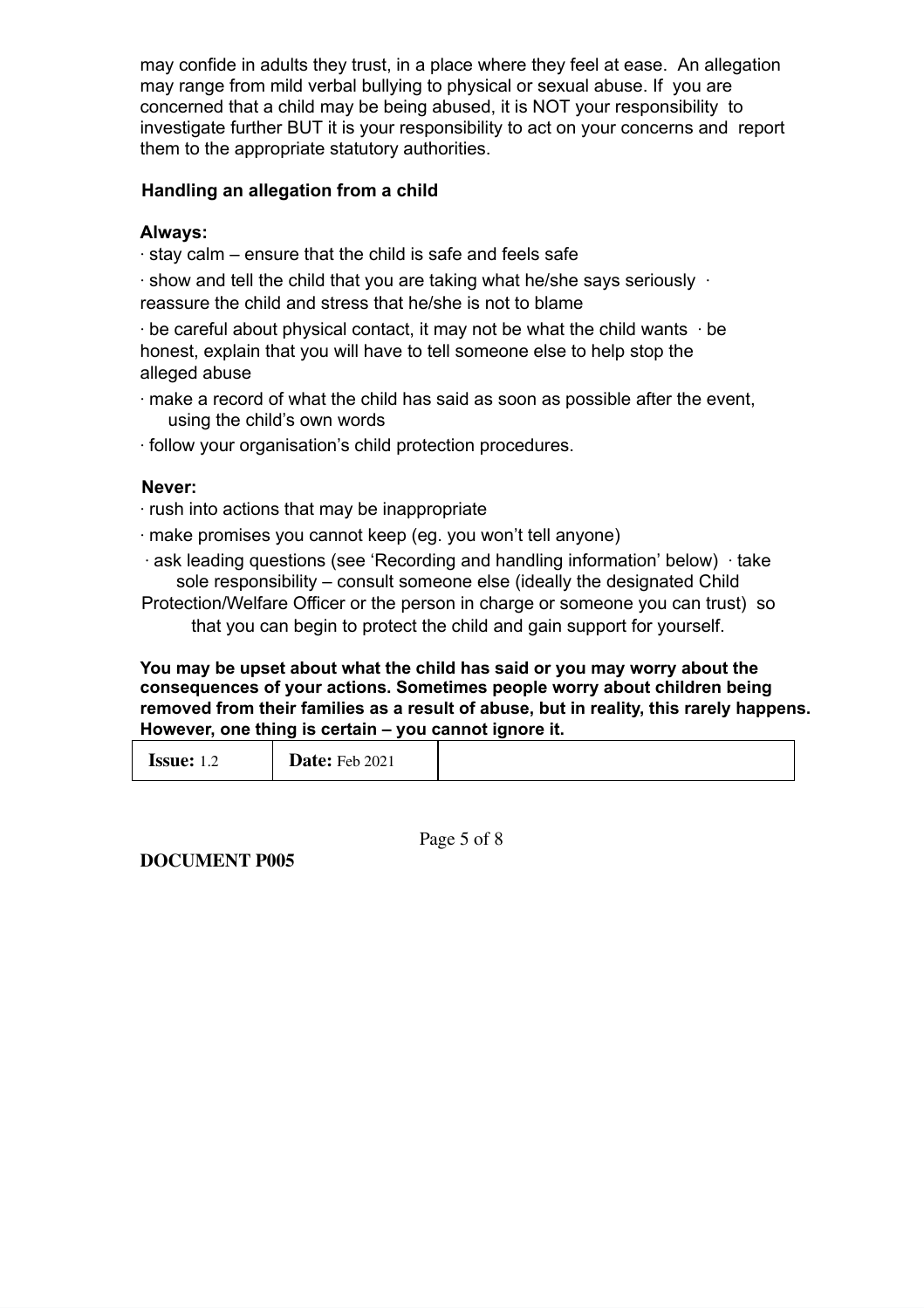#### **Reporting procedures** Concern about a child outside the sport environment



| <b>Date:</b> Feb 2021<br><b>Issue:</b><br>. |
|---------------------------------------------|
|---------------------------------------------|

Page 6 of 8

**DOCUMENT P005**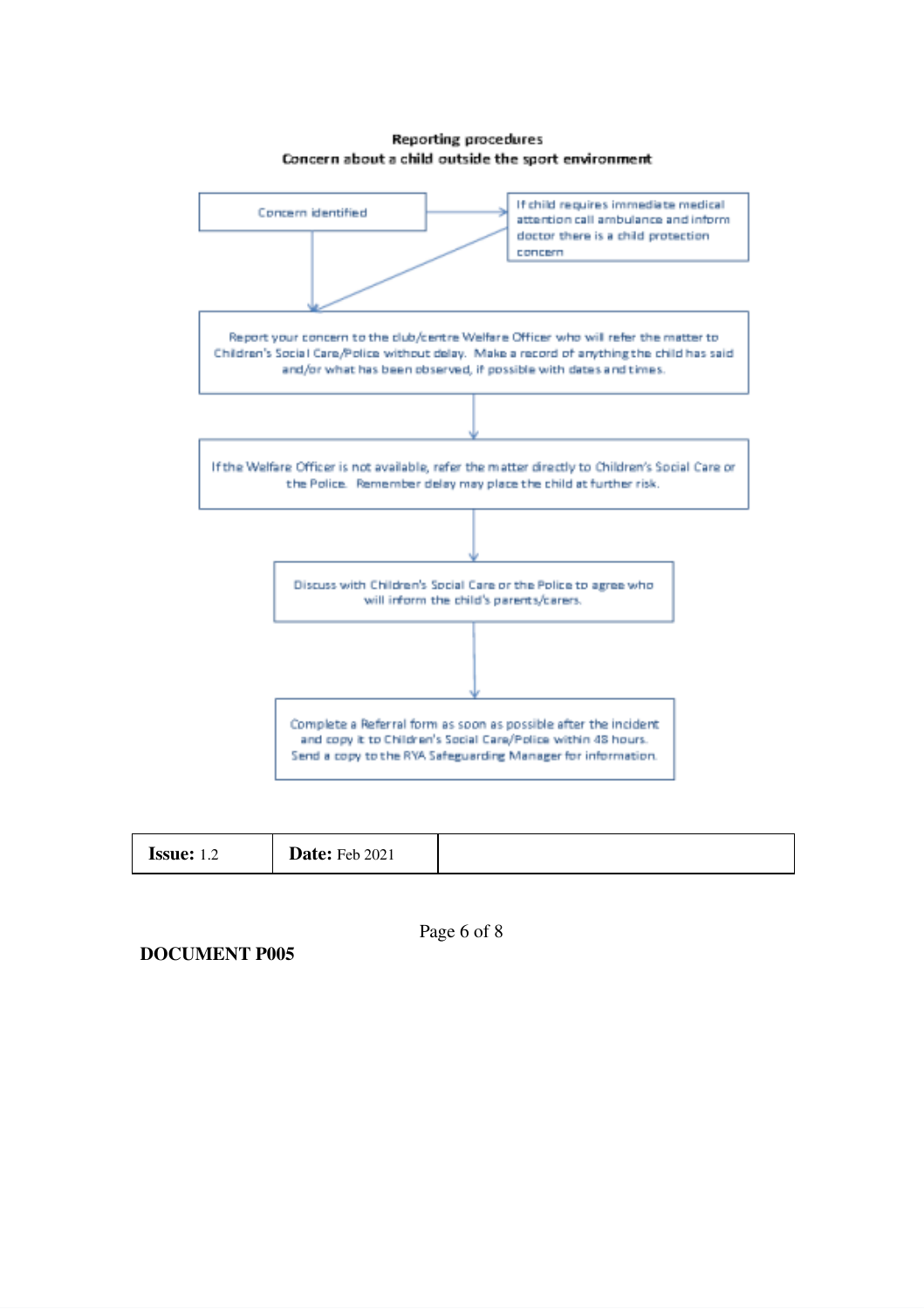#### **Reporting procedures** Concern about the behaviour of someone at a club/centre



| <b>Issue:</b><br>$\overline{1}$ | <b>Date:</b> Feb 2021 |  |
|---------------------------------|-----------------------|--|
|---------------------------------|-----------------------|--|

Page 7 of 8

#### **DOCUMENT P005**

#### **Private and Confidential Self-declaration form for roles involving contact with children**

Wigan & St Helens Sailing Club is committed to safeguarding children from physical, sexual and emotional harm. As part of our Safeguarding policy, we require applicants